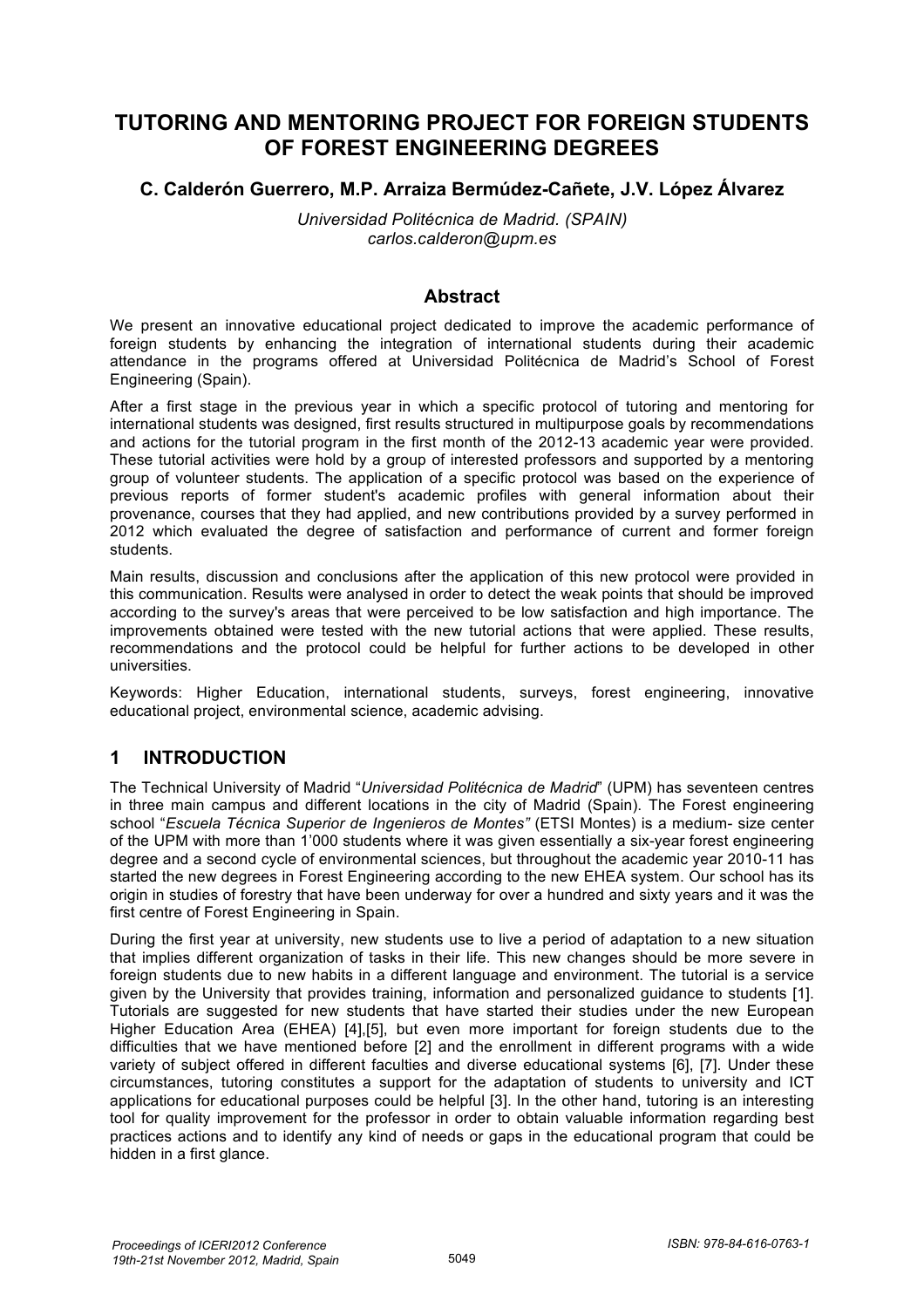All these difficulties can be considered for a foreign student and will be analysed in an innovative educational project that was created by professors of the ETSI Montes in 2011. The purpose of this project consisted in the execution of a preliminary protocol that it could be helpful in order to improve the quality of the exchange programs for foreign students in the future. This project should cover the weak points, previously detected by a survey among former foreign students that assisted to ETSI Montes in the last years.

# **2 METODOLOGY**

The tutorial action should consider the recommendations suggested in the protocol [3] in order to identify the main topics that should be studied. The main characteristics of foreign students at ETSI Montes in the current and previous year will be compared since two different views: Information from the background of students that were provided by the former student's academic profiles with general information about countries and universities of provenance, sex ratio, courses that they had applied and their performance during the exchange program. In second place, a survey delivered to former foreign students. With this valuable information it could be possible to know which one could be the weak points on which, the project should pay more attention.

The main questions were organized in four groups regarding to 1) General information, 2) Accommodation and financial aspects, 3) Spanish language courses and academic aspects and 4) Aspects about innovative education in ETSI Montes.

# **3 RESULTS AND DISCUSSION**

#### **3.1 Characteristics of foreign students and host group of tutors and mentors at ETSI Montes**

For the period of 2009-2012, corresponding to eight semesters, a wide variety of foreign students had studied at ETSI Montes. In total, 38 students from 15 different countries have assisted during 2009- 2011 (Fig. 1-left) that indicates a higher proportion of EU countries like Italy (7) or Germany (6) joining *Eramus* program, which has been clearly patent in the current academic year (Fig 1-right).



Fig. 1. Students by exchange program in the last three years (left) and in the current year (right).

100% of international students during 2012-13 are Erasmus students during the first semester (11 out 17 students during 2012-13)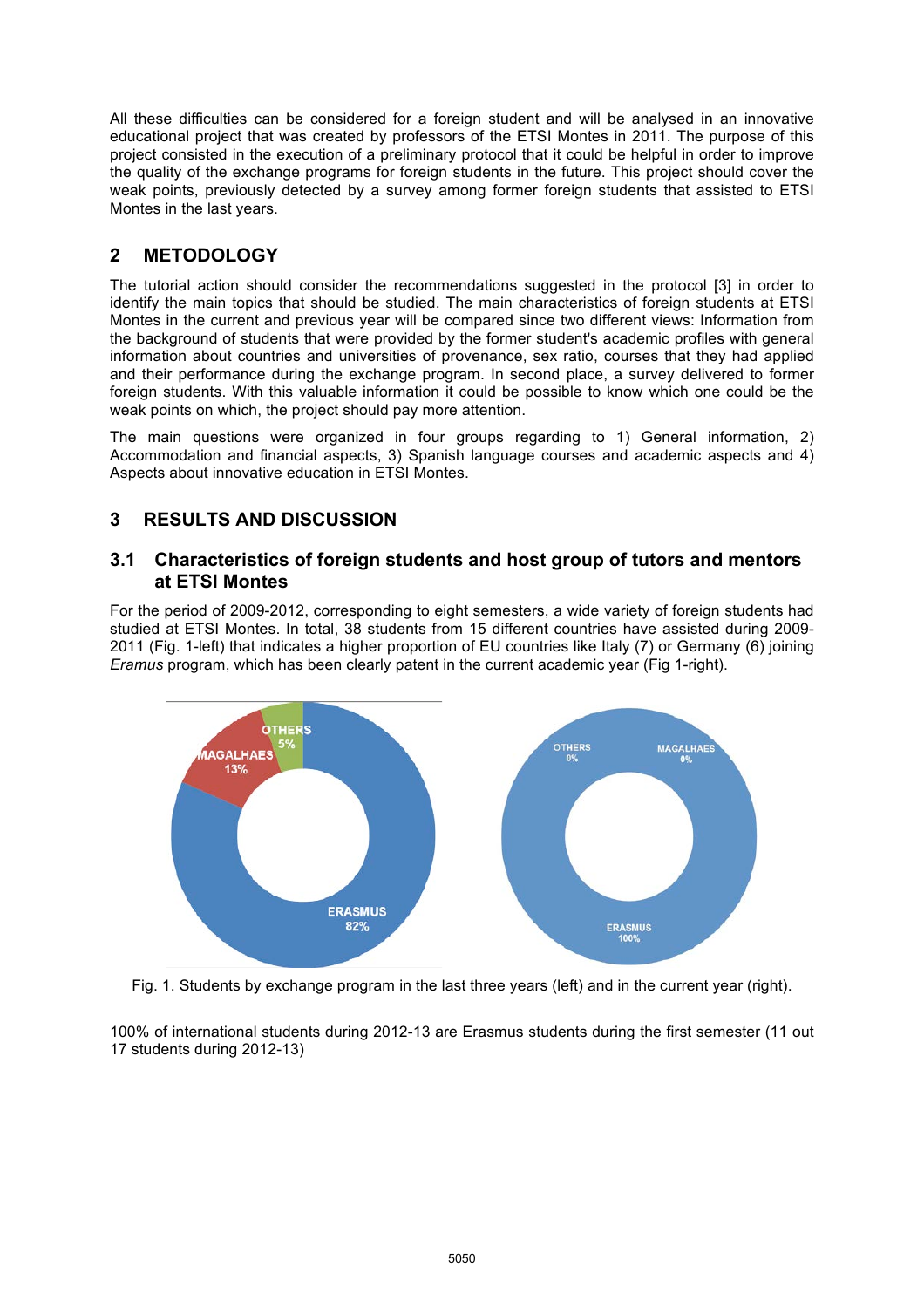

Fig. 2. Number of students and country of provenance in the last three years (left) and in the current year (right).

According to this information, an average of 12.7 foreign students visited the ETSI Montes every year in the different programs offered during the last three years. Meanwhile 11 students are joining the international program during the first semester in 2012. A total amount of 17 students are expected in the whole (first and second semester) academic year 2012-2013 [2].

The sex ratio was balanced (45% vs. 55%) without any significant differences between sexes (Fig 3 left) in the period 2009-2011, although a different trend has been detected in the first semester of 2012-13 (Fig. 3-right).



Fig. 3. Sex ratio in the last three years (left) and in the current year (right).

The provenance of students and the name of the main universities of Europe regarding to forest engineering and environmental sciences are displayed in Fig. 4. In the last semester, the tendency is the same compared to the average of the last years with a higher attendance of North and Central European countries.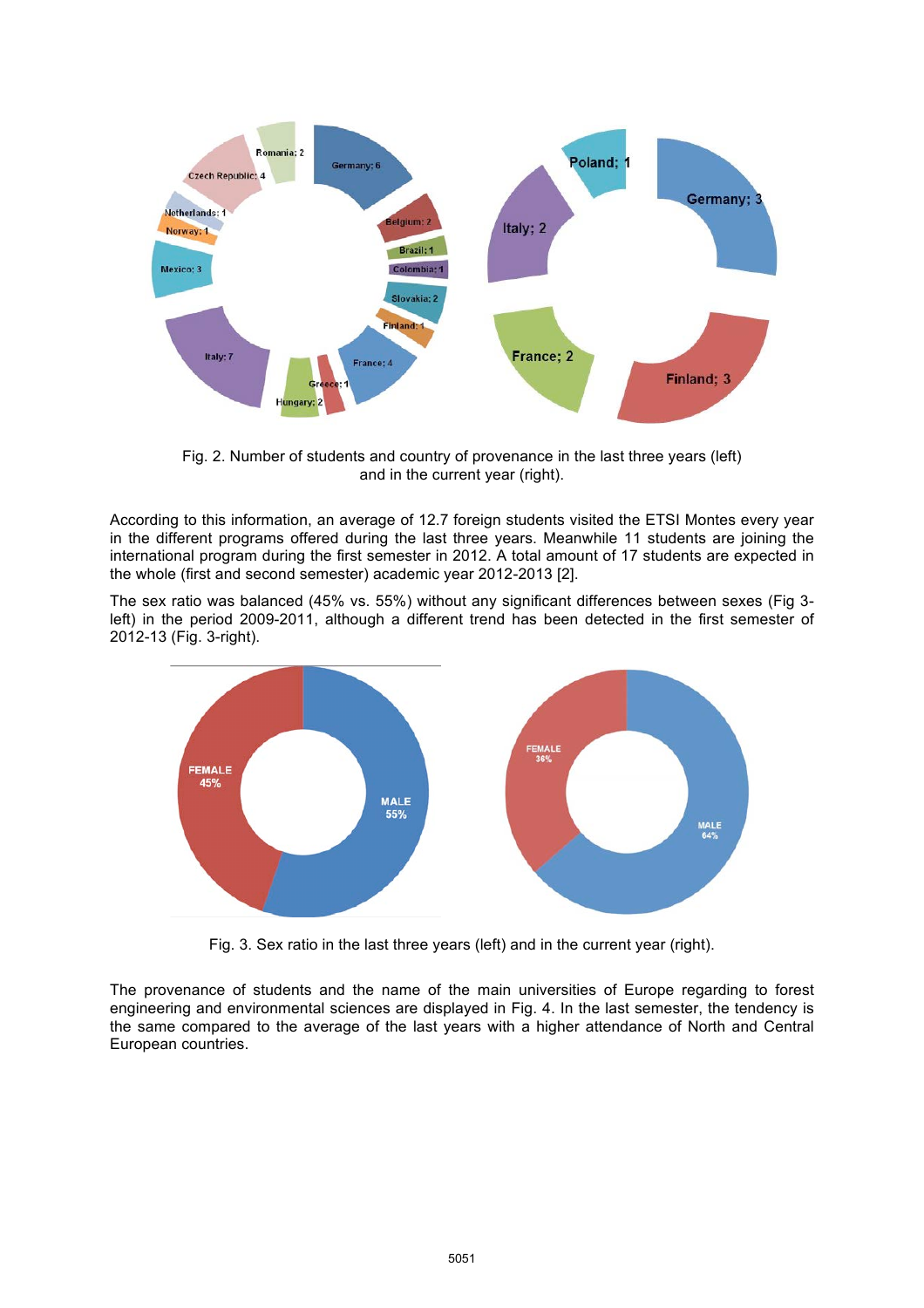



## **3.2 Results provided by surveys in foreign students and host group of tutors and mentors at ETSI Montes**

#### *3.2.1 Survey: foreign students:*

The questionnaire was answered by 18% of the former *Eramus* students. It was sent by email as a Word text file in the first trimester of 2012 and due to the lack of answers, it was uploaded to a web site and the link was sent by email with a slightly increment on answers. The first group of questions regarding general information and personal assessment showed that 71% of the students assistant during one semester, while the rest stayed for a year (fig. 5), considering it (Fig. 6) as "excellent".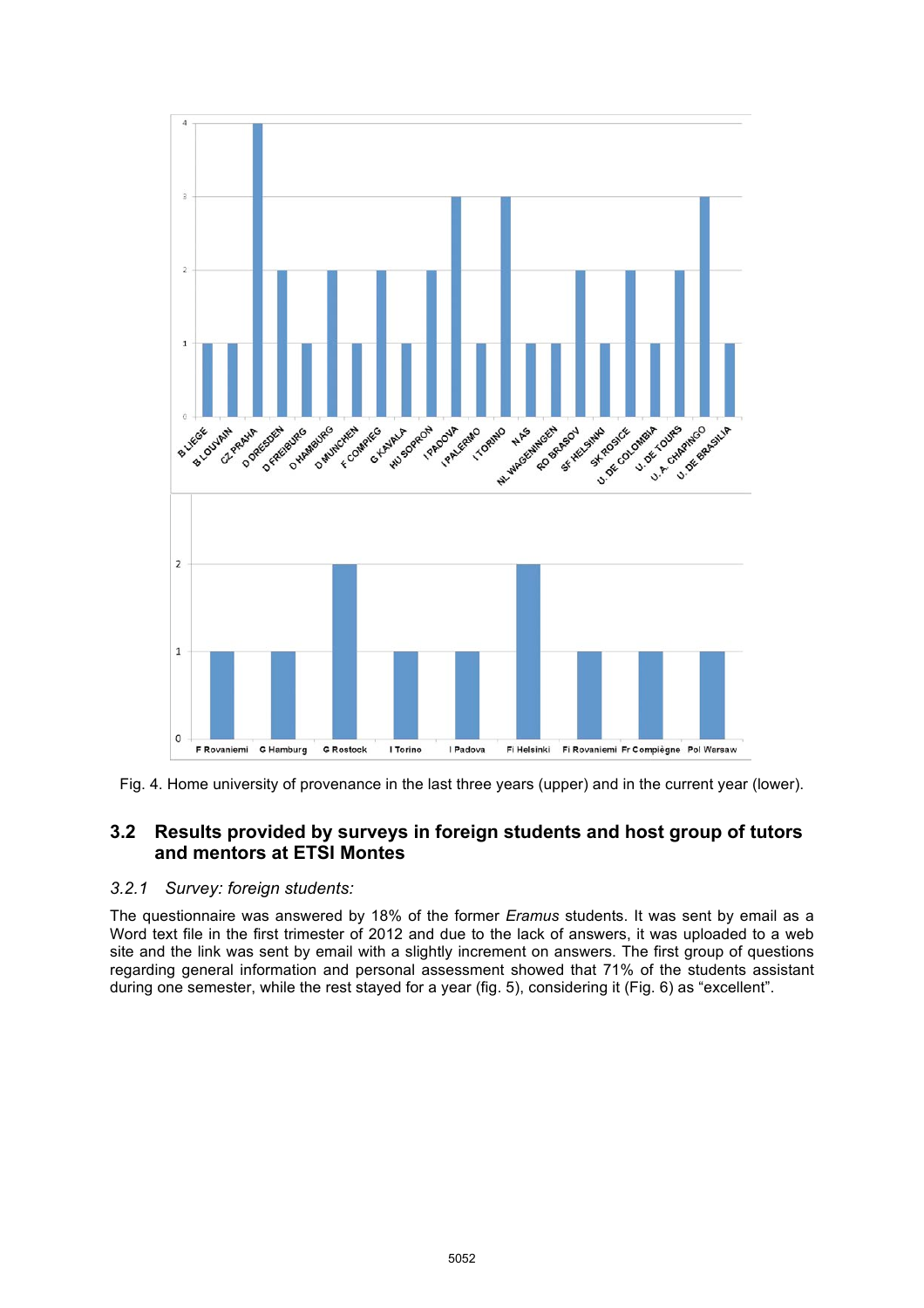





The reasons of the stay at ETSI Montes (Fig. 7) were: course attendance (56%), internship (33%) and PhD (11%). The relationship with the students of the host University is considered as good (57%) and excellent by 43%, which it is a good result; although it seems that it could be improved (Fig. 8).

The reasons why they chose the ETSI Montes were varied (Fig. 10), but all related to the aims of an exchange program. Another interesting point is the difference in the sex ratio (Fig. 9) of the students who answered the survey (71% female vs. 29 % male). The first group of questions ends with a final question: Would you recommend your colleagues ETSI. Montes (UPM) to participate in one of the offered exchange programmes?. They agreed in 100% with this question, which it is a very good result for the faculty.





Fig. 8. Relationship between Eramus and students

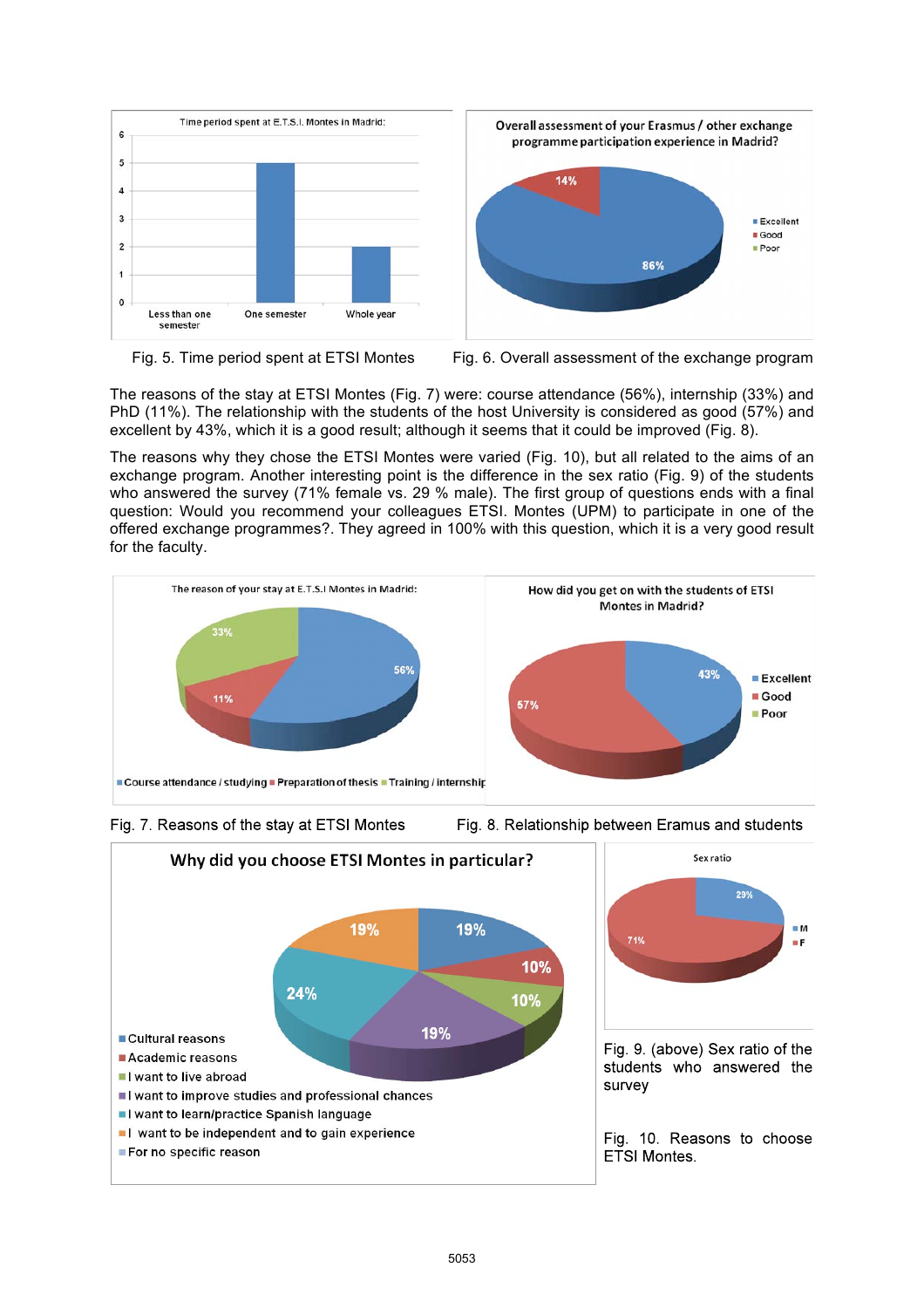The second group of questions regarding accommodation and financial aspects showed that 86% of foreign student were living in shared flats (Fig. 11) and the find the accommodation by themselves on internet or by asking friends (Fig. 12). It is noticeable the lack of information about accommodation by the foreign student office at the UPM.







#### Fig. 14. Monthly budget distribution

Fig. 15. Quality of the Spanish language course

Another important point for the students was where they raised funds (Fig.13) and the distribution of the monthly expenditure during the internship (Fig. 14). According to (Fig. 13), the financial resources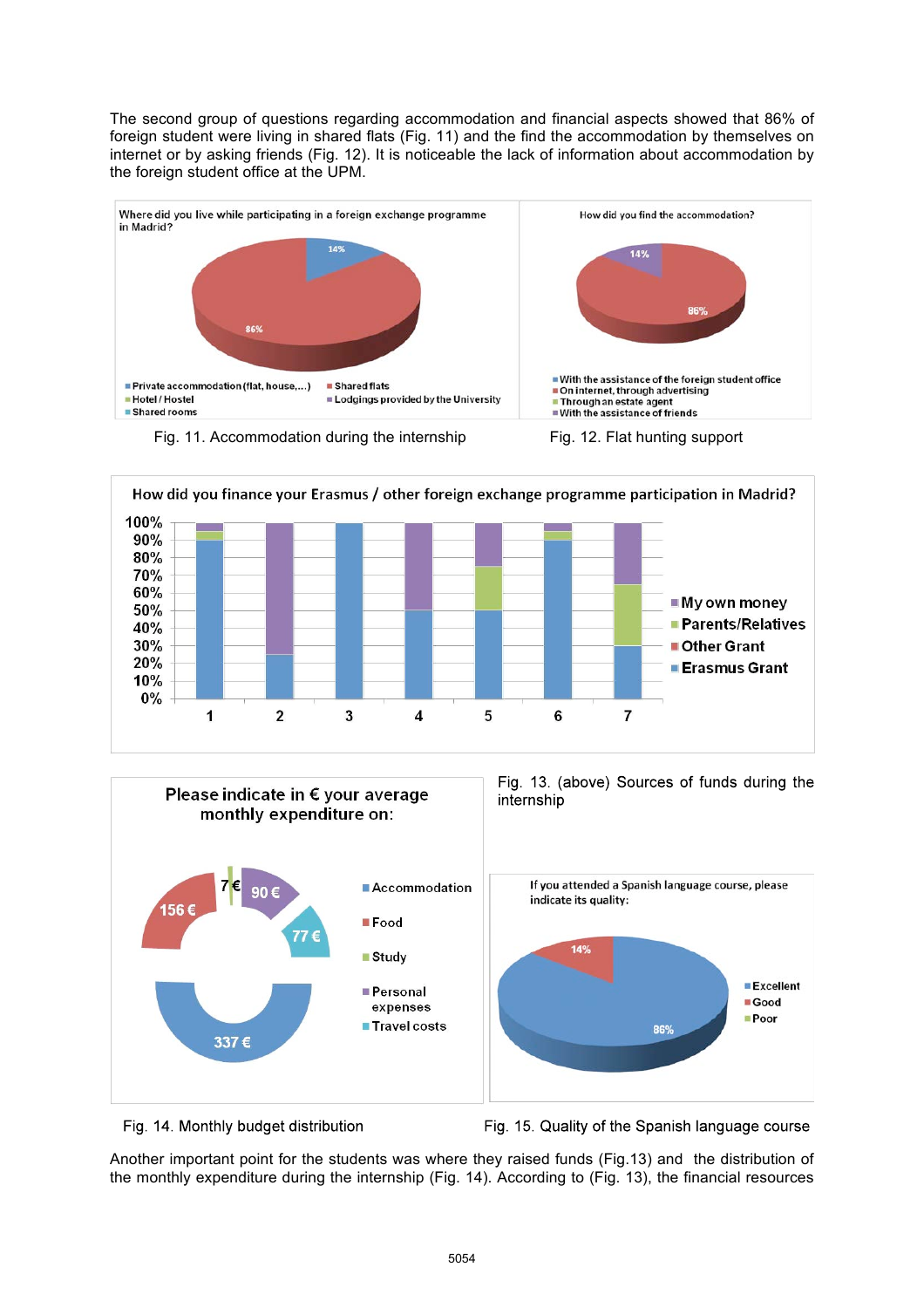were diverse and Erasmus grant covered from a 90% to 20% of the total expenses. The reason of this difference cuold be explained in Fig. 14 by the monthly butget distribution. The range of money spent every month ranged between:  $440 \epsilon - 950 \epsilon$ , depending on the student, with an average of 667 $\epsilon$ / month and near to a 50% of that money (337€) for accomodation.

The following group of questions corresponded to the language communication and academic aspects. The quality of the Spanish language course provided by the UPM was assessed as excellent by 86% of the students (Fig. 15) and they agreed (Fig. 16) that they have improved their knowledge of Spanish language (43% significantly and 43% greatly improved), despite of a poor previous knowledge (Fig. 17) by a 43% of the participants.



Fig. 16. Improvement of skill level after language course. Fig. 17. Previous knowledge of Spanish

According to the results, the Spanish language course was successful and fulfilled its purposes.

The next group of questions regarding academic aspects showed that students were satisfied about their academic process (Fig 18) (71% good and 29% excellent) and 71% of them were helped by the Departmental coordinator when they need (Fig. 19). According to these results, a tutorial action could increase the results obtained in both questions about the academic process and department's support.



Fig. 18. Self-evaluation of the academic process. Fig. 19. Departmental coordinator's support

Nevertheless they considered by 100% of answers that it was easy to contact the Departmental Coordinator and the quality of his / her help was good. In general, they were pleased with the information provided about the academic calendar and the langauge courses, meanwhile an improvement about the information regarding to accomodation, students associations' activities and courses' program could be suggested (fig. 20)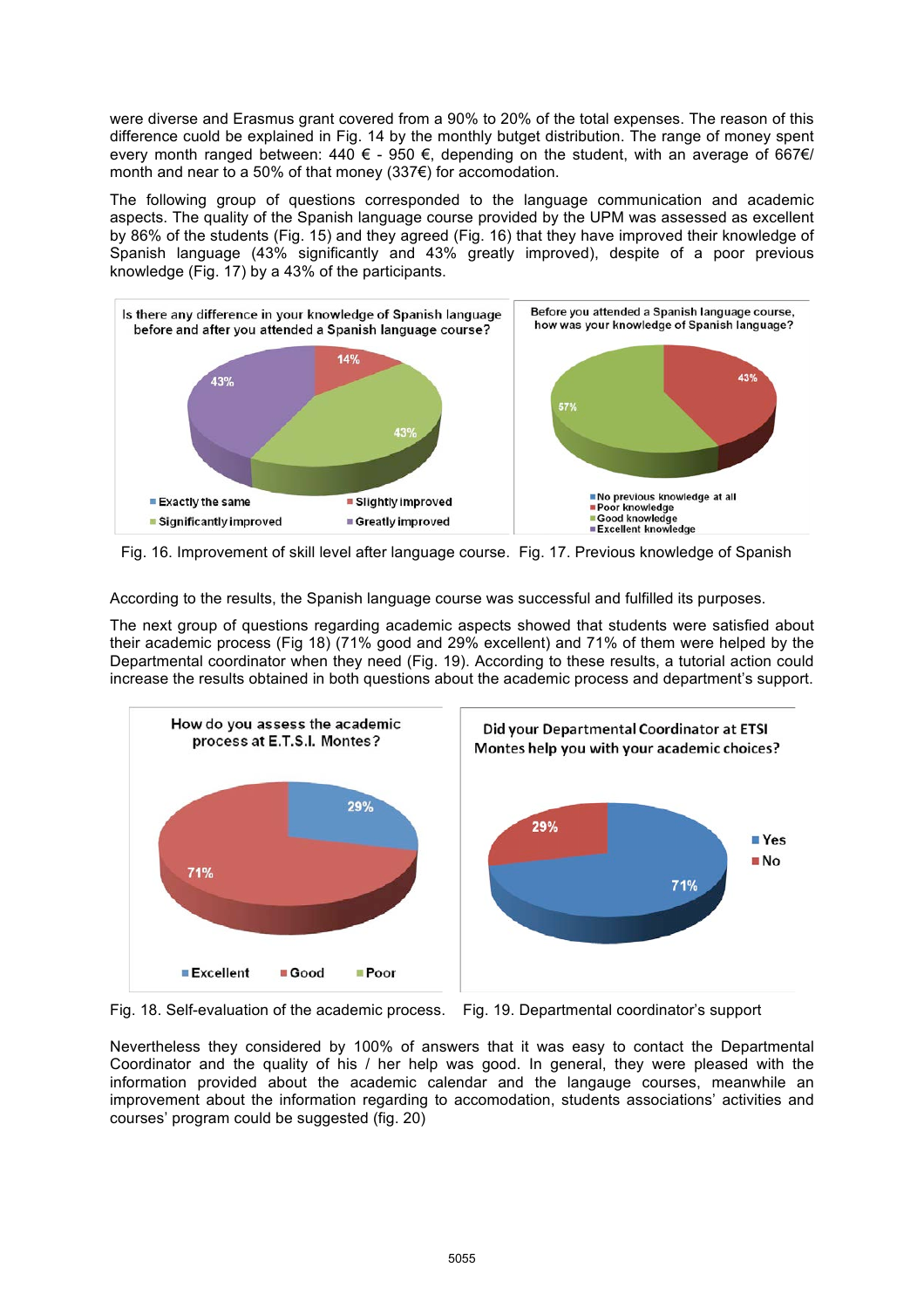

Fig. 20. General assessment about the information provided by ETSI Montes

This results show that there was a good planning regarding the previous targets and the final results that it could be understood as a good coordination between both foreign students offices of the faculties. Although still there are some individual unbalanced cases that could be improved (See Fig. 21 examples  $2^{nd}$  and  $3^{rd}$ ).

![](_page_7_Figure_3.jpeg)

Fig. 21. Individual examples of students regarding the number of courses proposed before the internship and courses finally attended at ETSI Montes in the last three years (upper) and in the current year application (lower).